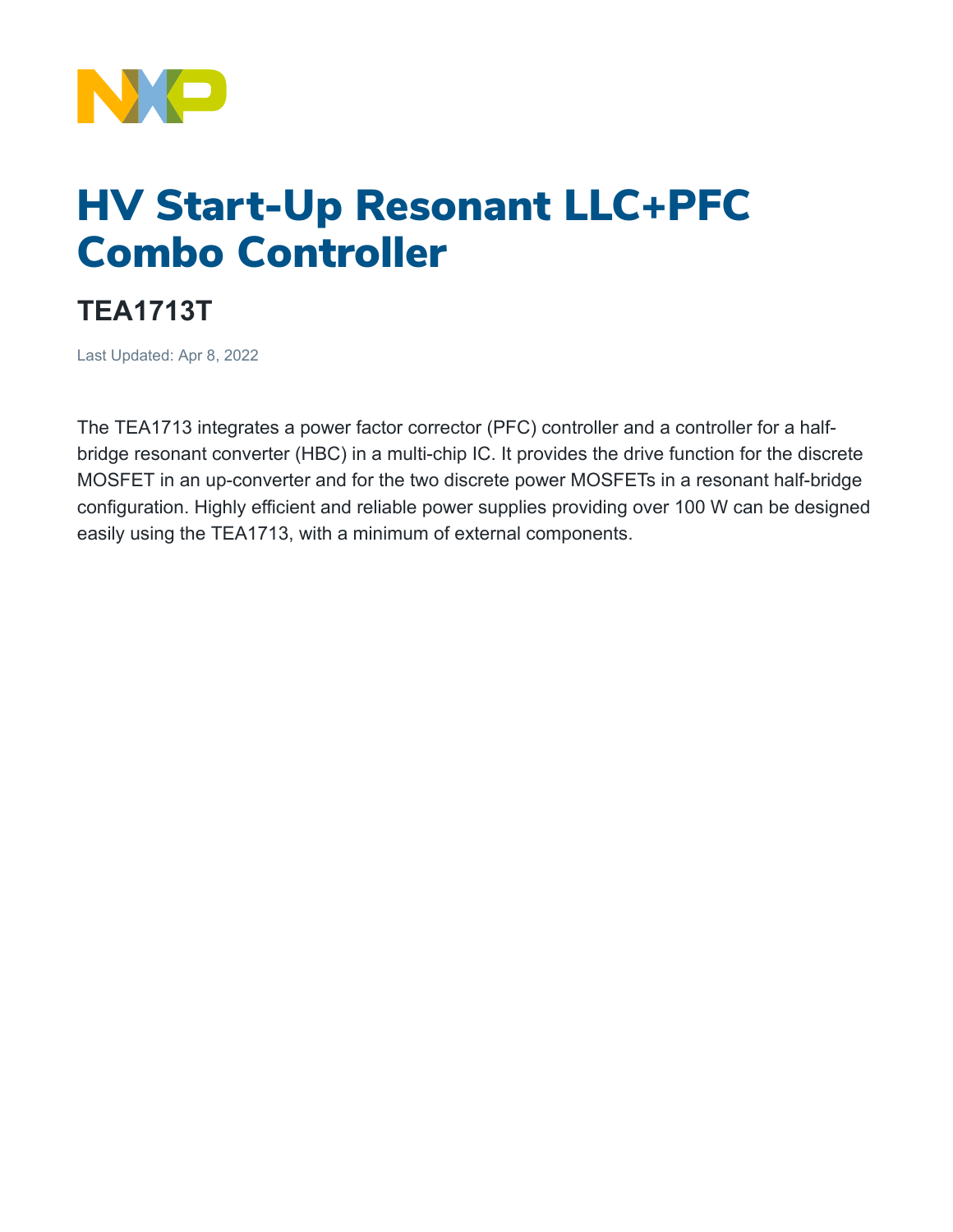## **TEA1713T Block Diagram Block Diagram**



**TEA1713; Block diagram. Block Diagram**